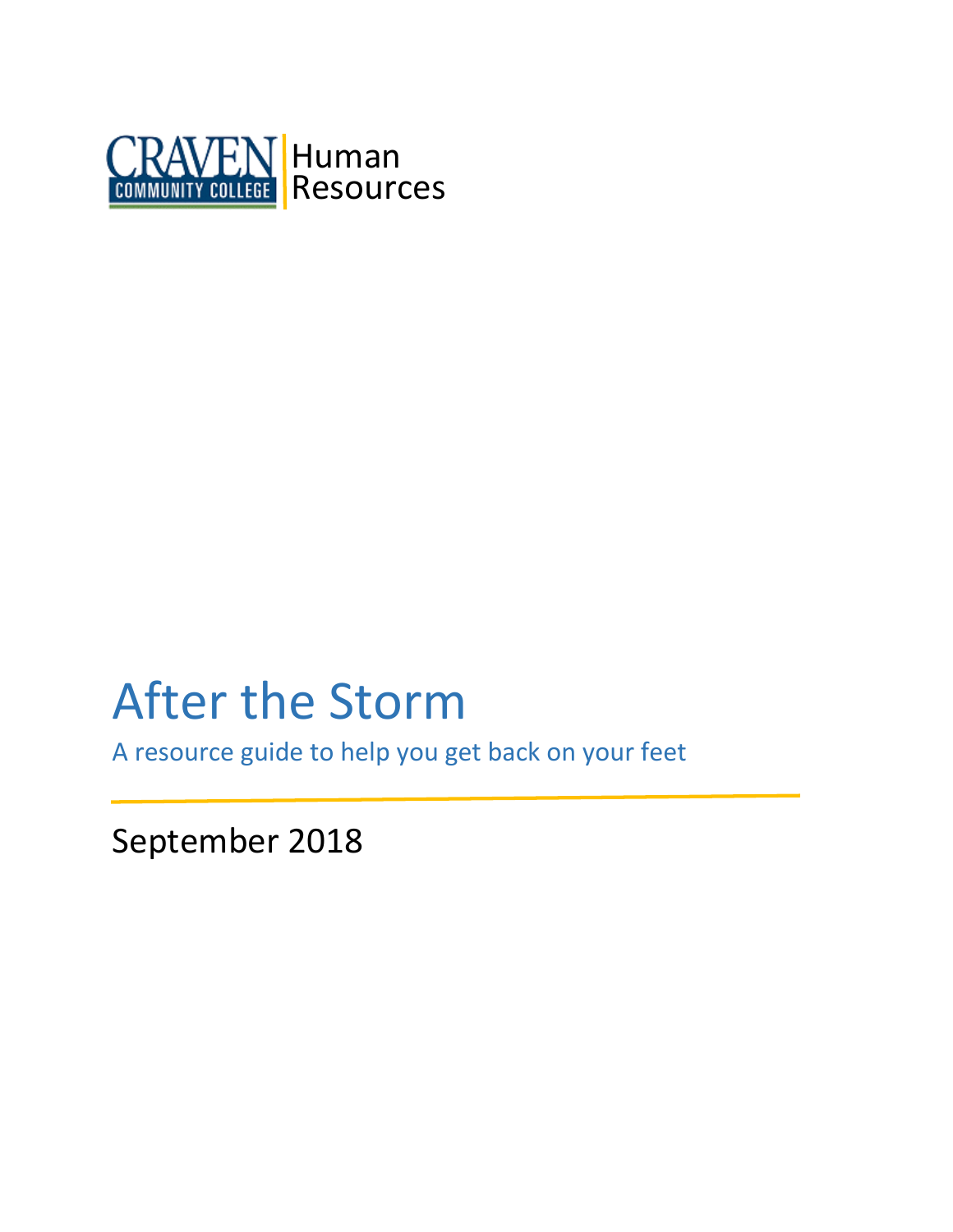# **Table of Contents**

<span id="page-1-0"></span>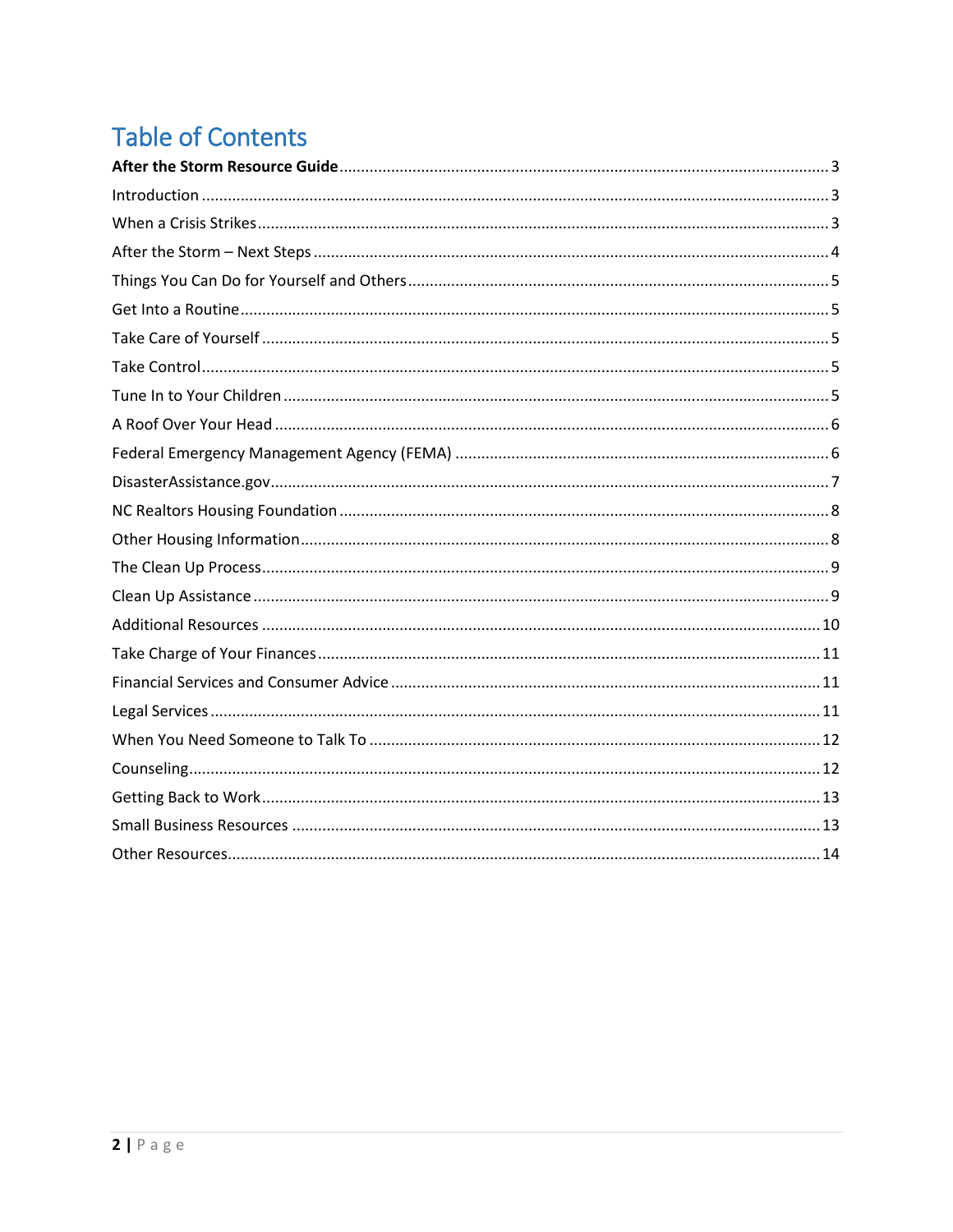# After the Storm Resource Guide

The Craven Community College Human Resources Department has provided this guide for you to use as a resource toward rebuilding your life. Whether you are trying to provide basic needs like food, shelter and clothing, or you are struggling with the stress that is a major part of crisis recovery, you will find important and helpful information within.

There are no words that can ease the losses you have experienced. Please know that there are many resources that can help you take those difficult steps toward recovery. Please know that HR representatives are here for you and stand poised to assist in finding resources.

### Introduction

<span id="page-2-0"></span>Hurricanes…tornados…tropical storms…floods…when the forces of nature are unleashed, the results can be devastating. There is little anyone can do to prevent or reduce the power of these natural disasters.

This document is intended to serve as a guide along the path to recovery.

### <span id="page-2-1"></span>When a Crisis Strikes

Living through a major crisis produces many different types of feelings. You may feel anxiety, depression, confusion and tension. These feelings may cause a breakdown in usual coping mechanisms. You may find it hard to function, behave in unexpected ways or have trouble making decisions.

Although a crisis can result in a sense of anxiety, pain or hopelessness that makes it hard to cope, these same feelings can serve as motivation to look for help and develop new coping mechanisms.

That's where this guide comes in…we hope you will use it to guide your steps as you begin the rebuilding process.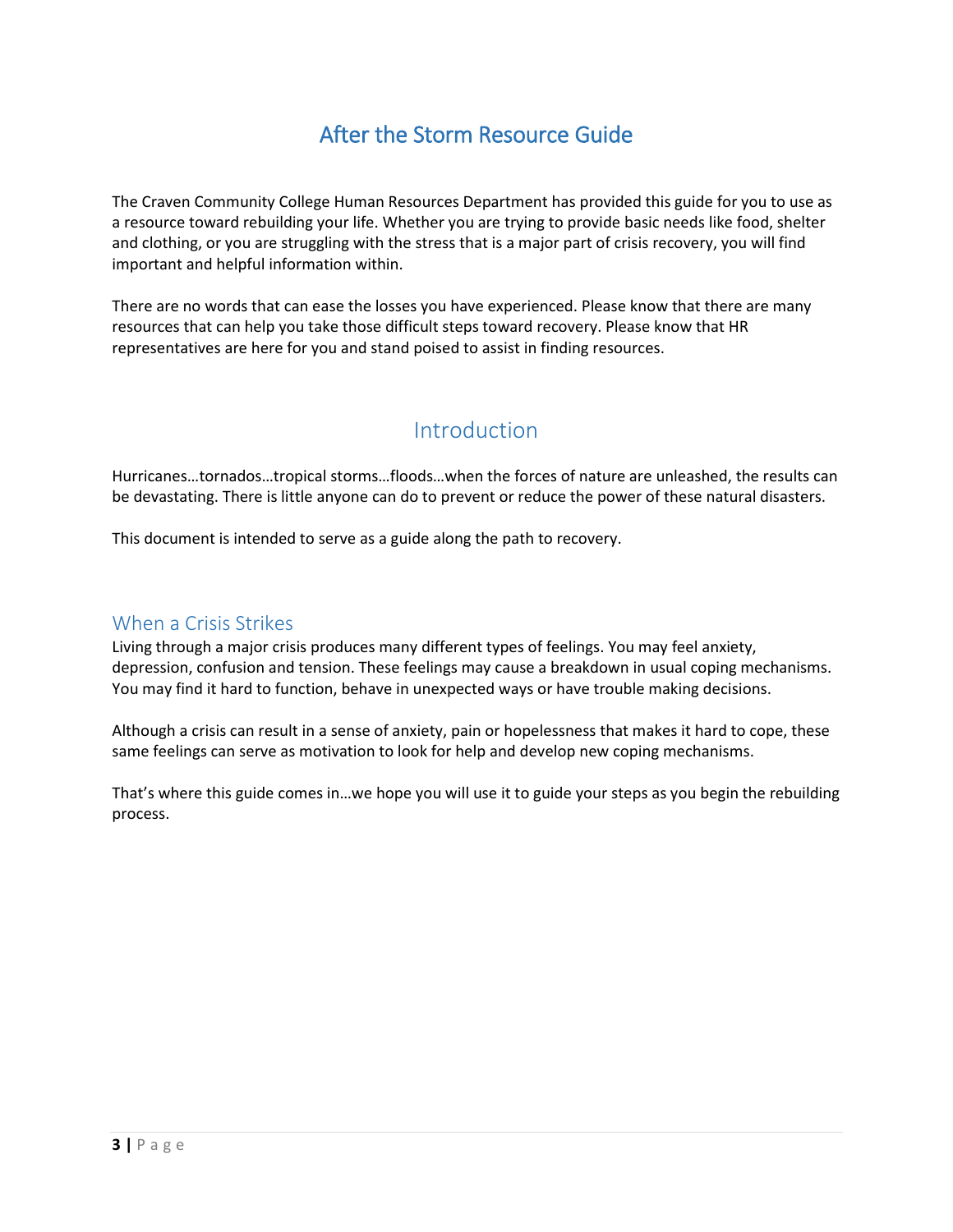### After the Storm – Next Steps

<span id="page-3-0"></span>Use these checklists to guide your plan of action for recovery.

#### **For Your Family**

- $\Box$  List your available financial resources
- $\Box$  Identify other sources of financial assistance
- $\Box$  Make a list of things you will need to replace
- $\Box$  Take photos of damage that has occurred
- $\Box$  Stay in touch with family and friends
- $\Box$  Consider joining a support group (or start one of your own)
- $\Box$  Return to normal routines as soon as possible
- $\square$  Talk about your feelings

#### **For Your Children**

- $\Box$  Give lots of reassuring hugs
- $\Box$  Provide factual information about the disaster
- $\Box$  Encourage them to talk about their feelings- and be honest about your own
- $\square$  Spend extra time with them at bedtime
- Maintain regular schedules for work, play, school and rest as much as possible
- $\Box$  Involve your children in the recovery with specific chores

#### **For Yourself**

- $\square$  Eat properly and drink plenty of liquid
- $\square$  Exercise helps reduce stress- take a brisk walk
- $\Box$  Don't take on too much as you begin to rebuild
- $\Box$  Get plenty of rest- nap if you can't sleep
- $\Box$  Talk about your fears and concerns
- $\Box$  Consider talking with a counselor who can help you manage your stress
- $\square$  Don't hesitate to ask for help when you need it

#### **For Your Home or Apartment**

- □ Contact FEMA (Federal Emergency Management Agency)
- $\square$  Be sure your residence is safe before you return
- $\Box$  Contact your insurance agent- don't guess at your coverage
- $\Box$  Get more than one estimate for repairs
- $\Box$  Set up a safe place to keep receipts for all your expenses
- $\square$  Determine what you can do by yourself
- $\Box$  Determine what you can do with the help of a few friends
- $\Box$  Determine what requires an expert (electrical, plumbing, etc.)
- $\Box$  Check references carefully
- $\Box$  Check contractor and repair firms with the Better Business Bureau
- $\Box$  Make sure that contractors and repair firms have a certificate of insurance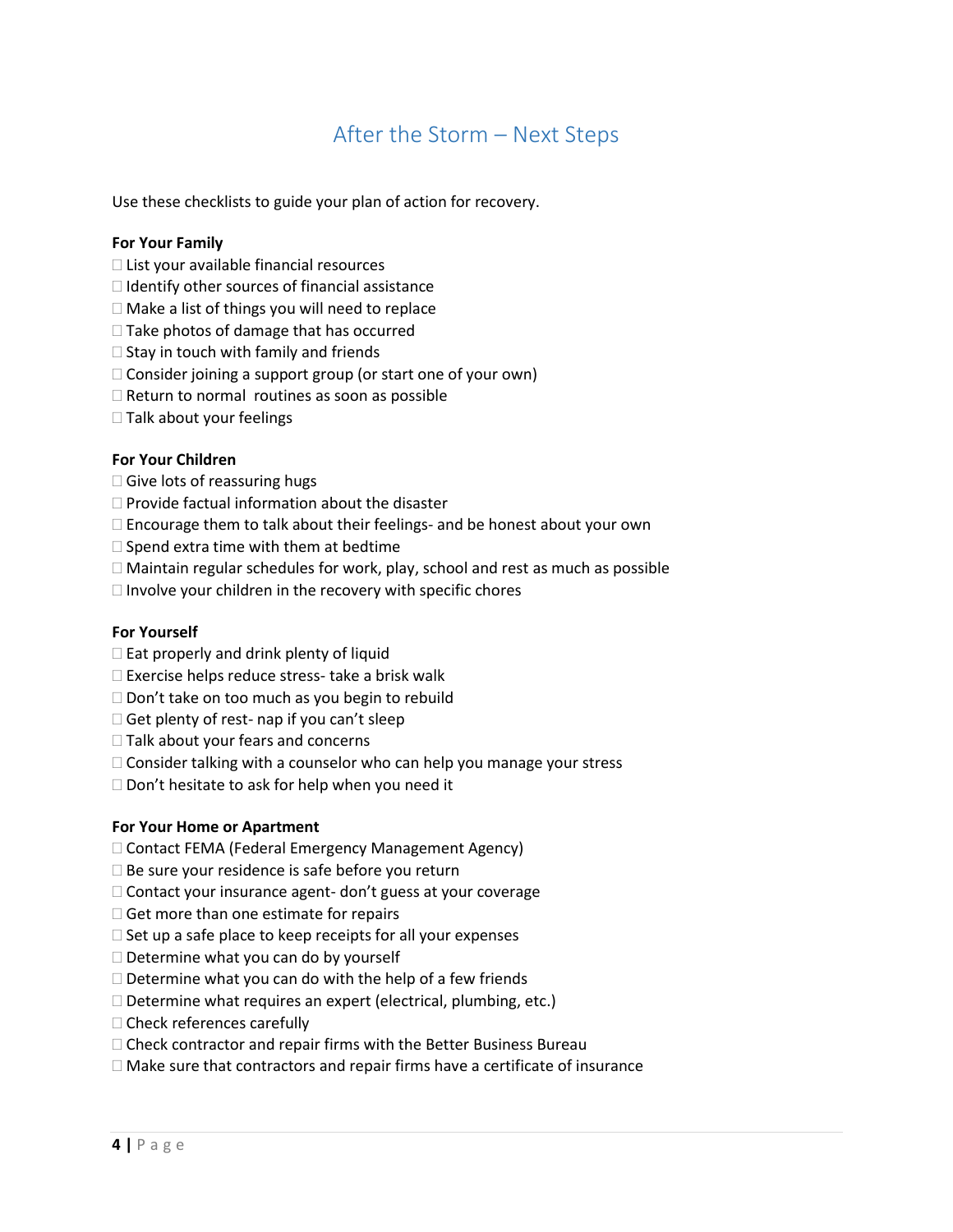# Things You Can Do for Yourself and Others

### <span id="page-4-1"></span><span id="page-4-0"></span>Get Into a Routine

During this difficult period, it is especially important that you take care of yourself. As quickly as possible, resume your usual activity patterns. Establishing a regular routine will help you and other family members begin the recovery process.

### <span id="page-4-2"></span>Take Care of Yourself

Try to eat properly. Choose foods that include the basic food groups and offer a balance of fruits, vegetables, protein, carbohydrates and other essential nutrients. Limit junk foods, especially for children, and drink plenty of fluids. Healthy eating will help you rebuild your strength during the trying times ahead.

Sleeping away from familiar surroundings can be very difficult. Make every effort to get as much sleep as possible so that you will be rested and able to face each day's challenges. Return to regular sleeping times as soon as you are able to do so. This will help your body refresh and restore itself.

### <span id="page-4-3"></span>Take Control

Although it may seem that fate has taken charge of your life, it is essential that you reassert control as quickly as possible. Begin to plan for your recovery, even though you may feel that there is little that you can do. Assess the damage you have experienced and identify resources that are available to storm victims. Make a list of tasks each day so that you can celebrate small successes as you build up to larger accomplishments.

### <span id="page-4-4"></span>Tune In to Your Children

You know how overwhelming the disaster has been for you as an adult. Be sensitive to the fact that your children may be particularly in need of your love and attention. Encourage them to talk about their fears. Acknowledge their losses and allow them to take an active role in the recovery process. The structure of a regular routine is especially important for children. At times like these, lots of extra hugs and kisses can be very therapeutic for you and your children.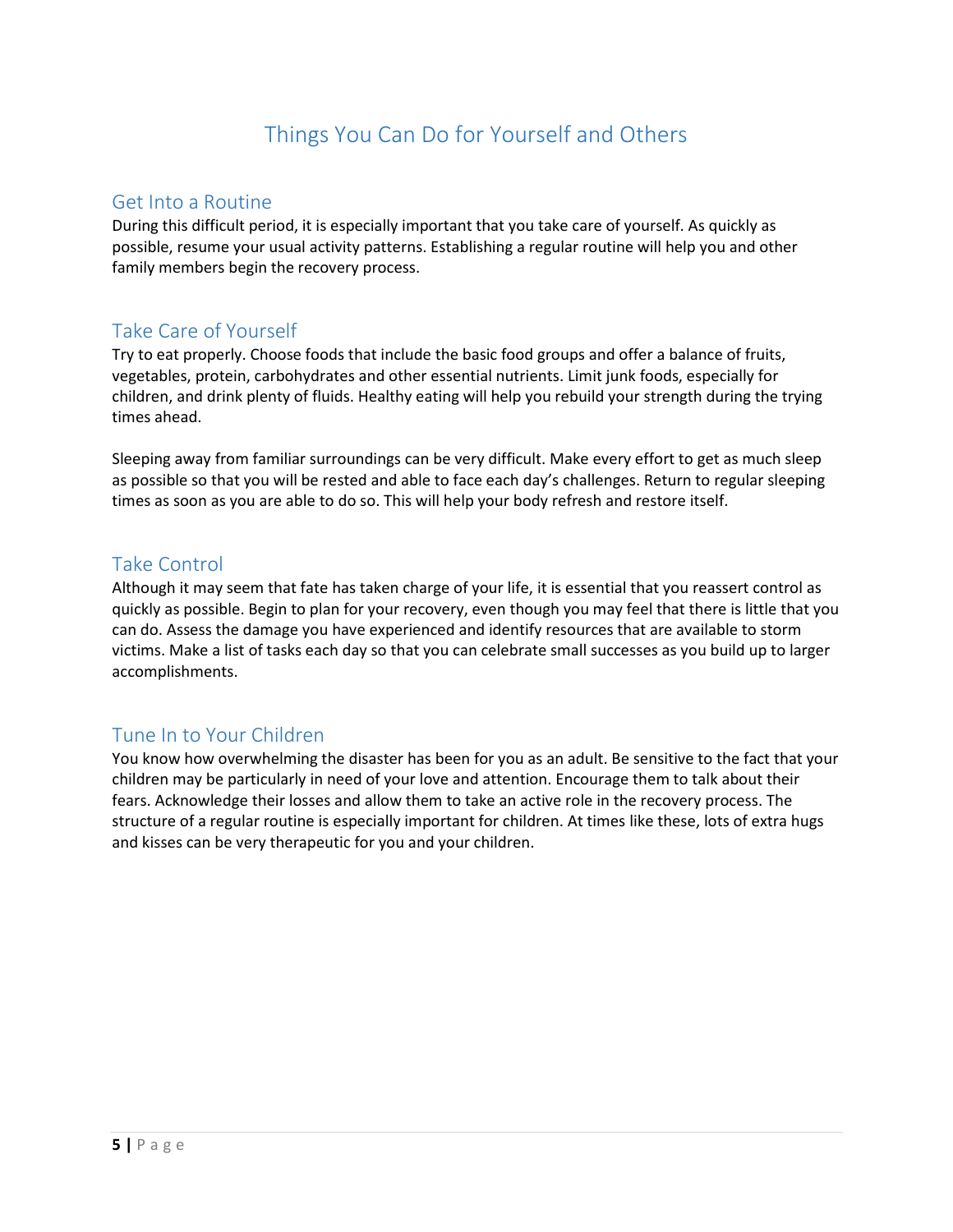### A Roof Over Your Head

<span id="page-5-0"></span>The experience of homelessness for those who have been forced out of their homes as a result of a natural disaster is devastating. Suddenly, in spite of years of careful planning and saving, you may have lost your home and its valued contents. You may have lost treasured mementos and cherished possessions that are an important part of your history. If this is the case, you have reason to grieve. While no one can truly recapture all that you have lost, there is help available to help you begin again.

### <span id="page-5-1"></span>Federal Emergency Management Agency (FEMA)

If your area is declared a national disaster, you may qualify for financial aid. You are encouraged to apply for FEMA assistance or aid, regardless of the extent of the disaster you experienced.

Homeowners and renters who have uninsured and underinsured losses as a result of Hurricane Florence can apply for disaster assistance. The process involved in applying for FEMA may seem time-consuming. However, you may be missing an important source of financial assistance if you fail to take advantage of this opportunity.

If you have a homeowner's or flood insurance policy, file your insurance claim immediately before applying for disaster assistance. Get the process started quickly. The faster you file, the faster your recovery can begin.

### <span id="page-5-2"></span>When you apply, please have the following information available:

 $\square$  Social Security number  $\Box$  Current and pre-disaster address  $\Box$  Telephone numbers where you can be contacted

- $\Box$  Insurance information
- □ Total household income

 $\Box$  A routing and account number from your bank (if you want to have disaster assistance funds transferred directly)

Call the FEMA Helpline or check online if you need additional help or have questions. You can also learn the status of an application, additional services or location of specific services.

You can also apply online at **[www.disasterassistance.gov](http://www.disasterassistance.gov/)**. Download the FEMA app, available for Apple and Android mobile devices at fema.gov/mobile-app.

Recovery specialists from FEMA and the SBA will be available locally to talk about assistance and to help anyone who needs guidance in filing an application. The center is at the Former Eckerd Drugstore located at 710 DeGraffenreid Avenue. The hours are Monday through Saturday, 9 am to 7 pm and Sunday 9 am to 1 pm.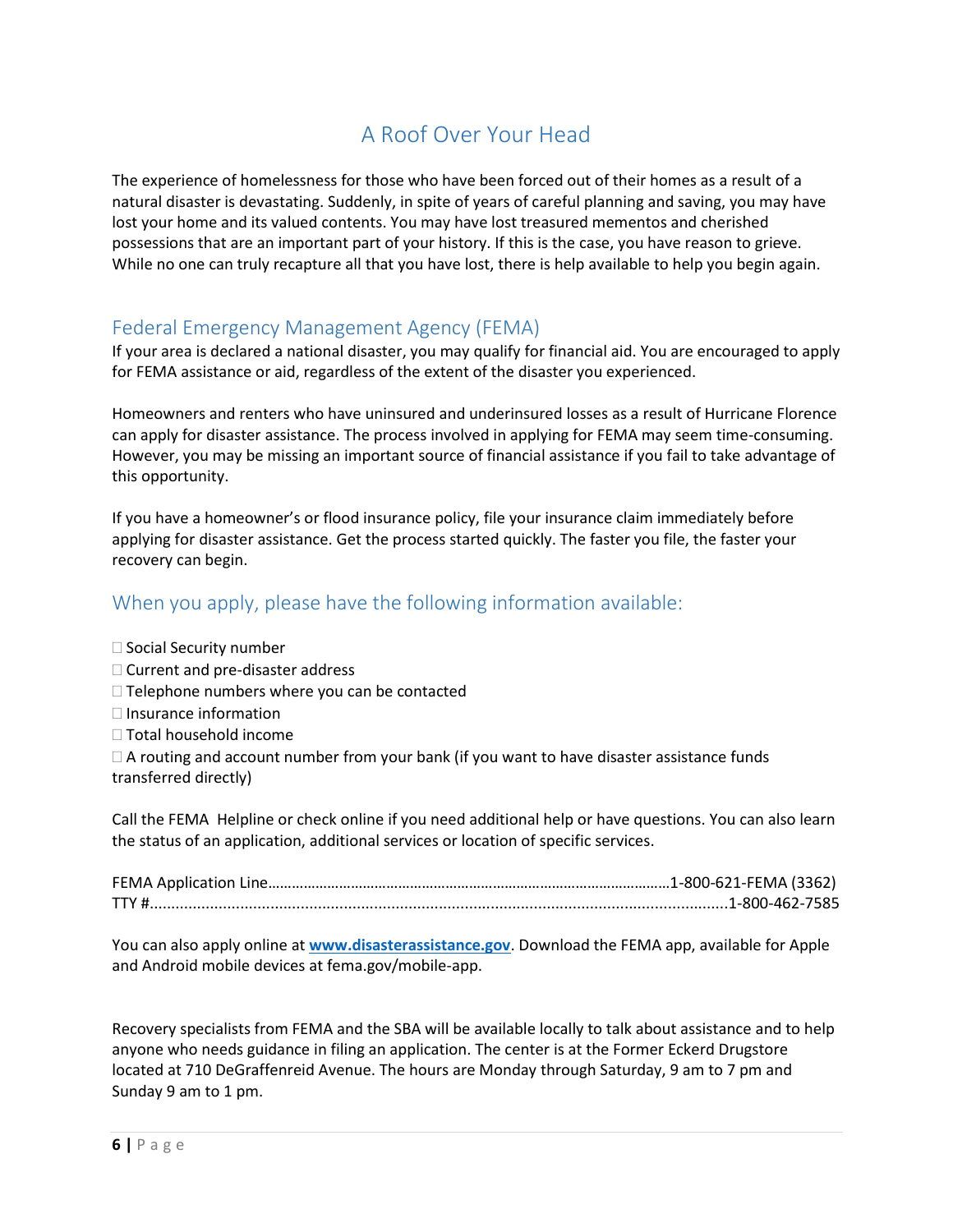# DisasterAssistance.gov

# **What can I do on DisasterAssistance.gov?**

- Look up your address to see if it is in a federally declared disaster area.
- Search for and learn about different types of assistance you may qualify for.
- Find information that can help you learn how to prepare for, respond to, and recover from the effects of a disaster.

# **Find Helpful Information**

If you need immediate assistance, you can:

- Find resources in your community.
- Get help with immediate needs and shelters.
- Search for Disaster Recovery Centers (DRCs).
- Stay informed with disaster-related news.
- Read about our mission and background, and learn more about our partners.

# **Apply for Disaster Assistance**

You'll need the following information to apply:

- Personal information (address, social security number, contact information, etc.)
- Household income
- Insurance information
- Bank account information (to deposit funds into your account)

When you apply, you will be able to:

- Answer questions about disaster damage.
- Choose how you get messages about disaster assistance.
- Get referrals to other agencies that can help.

# **Create & Manage Your Online Account**

After you apply for assistance, create an online account to:

- Check the status of your application.
- Upload documents.
- Read messages about your application.
- Update your personal information.



To apply by phone, or if you have questions, call: 1-800-621-3362 (also for 711 & VRS) or TTY 1-800-462-7585.



# **NEED HELP?**

common questions, read about our policies, Search our FAQs to find answers to and find the contacts you may need.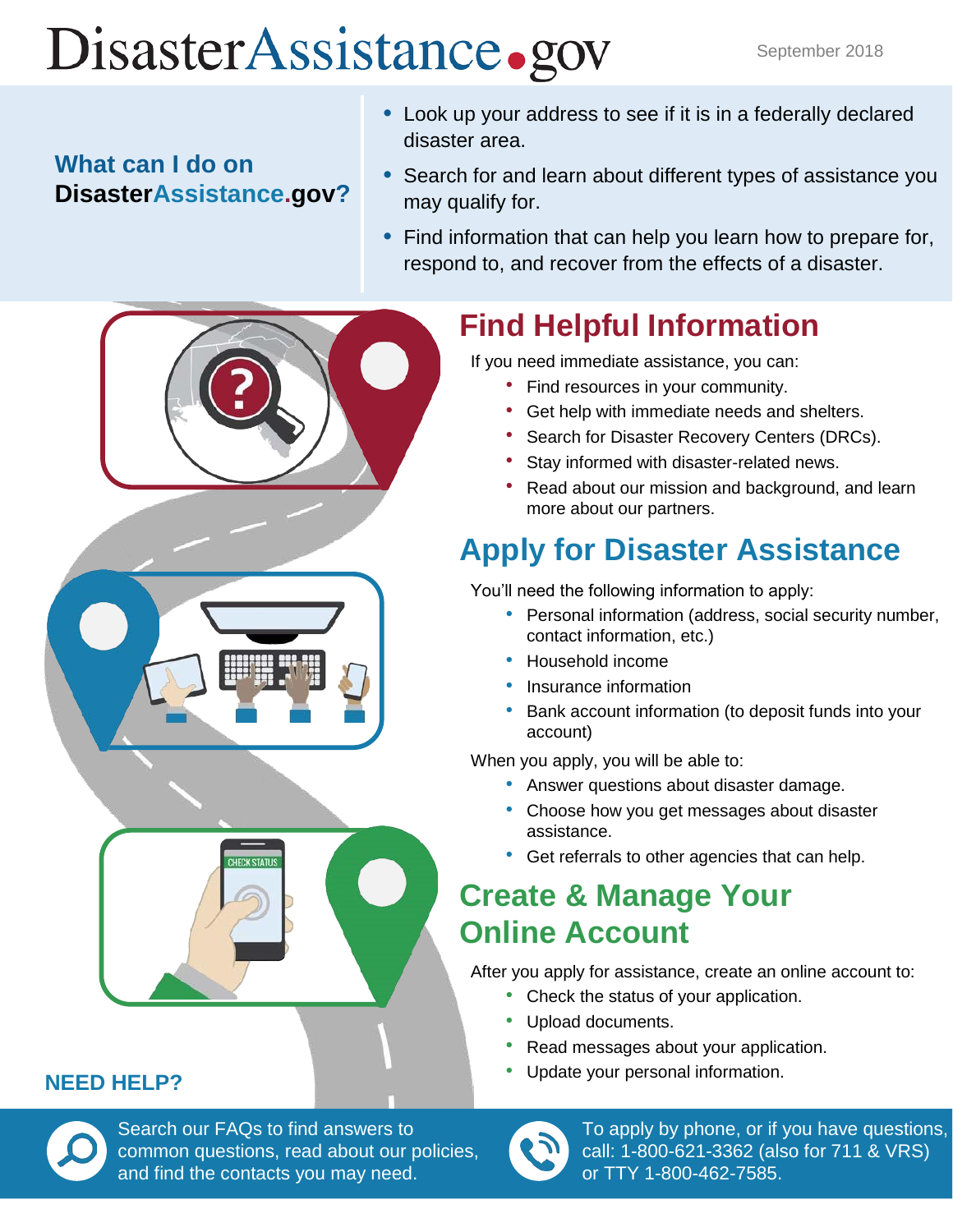### <span id="page-7-0"></span>NC Realtors Housing Foundation

The NC Realtors Housing Foundation, the charitable arm of NC Realtors, will provide funds to help residents affected by Hurricane Florence with immediate housing needs through assisted housing grants. The grant program will pay for one month's rent or mortgage payment, up to \$1,500, for those affected by the storm. Grants will be provided via an application process managed by the Housing Foundation and NC Realtors volunteers. Grants do not need to be repaid.

Impacted residents can apply for the Housing Foundation's housing assistance grants through an online application available a[t http://ncrealtorshf.org/.](http://ncrealtorshf.org/)

### <span id="page-7-1"></span>Other Housing Information

| or online at www.NCHousingSearch.org |  |
|--------------------------------------|--|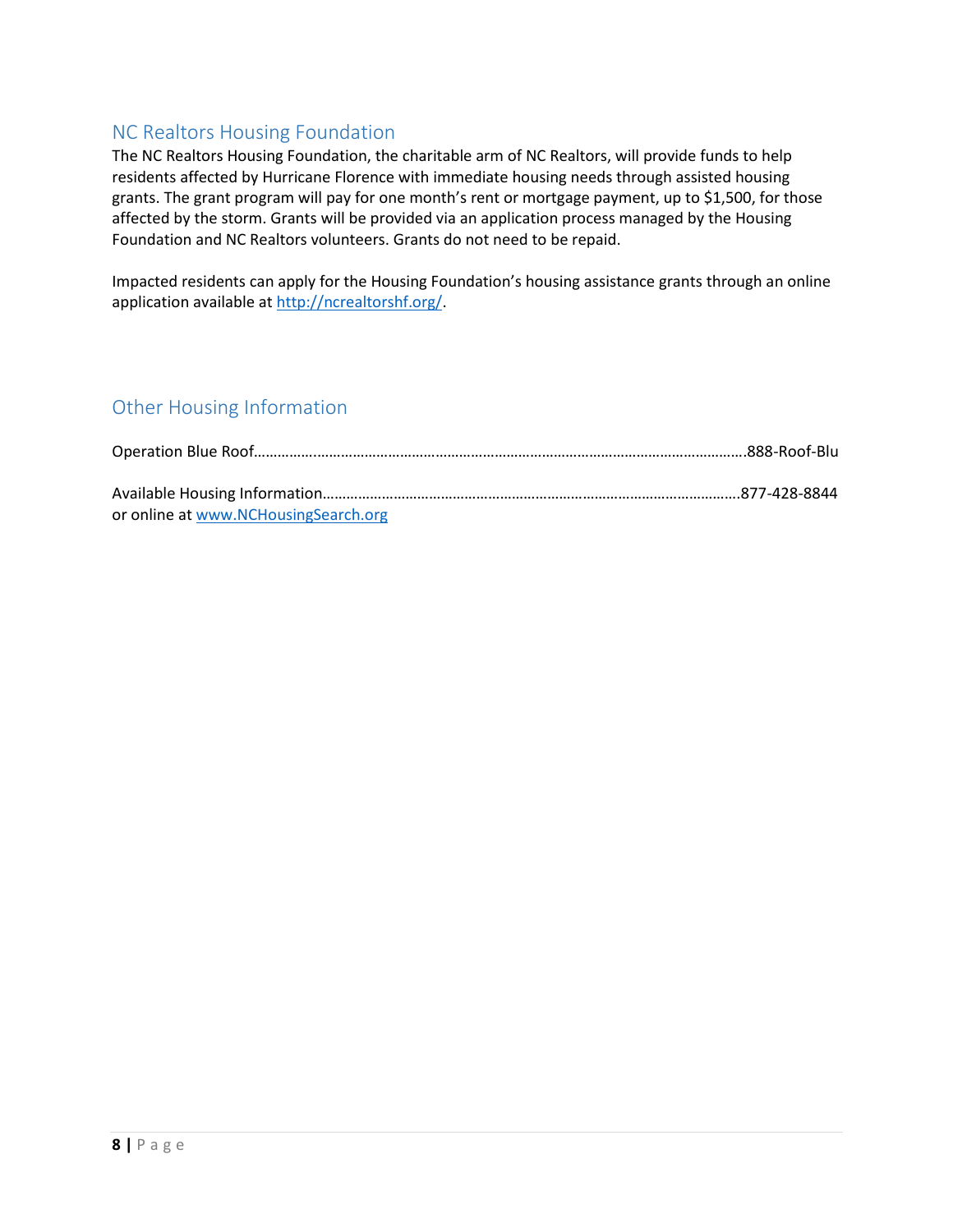# The Clean Up Process

<span id="page-8-0"></span>Cleaning up after a disaster can be a daunting process. Whether your home or your yard, many people do not know where to start or who to turn to for assistance in cleaning up.

There are many charities and groups that offer assistance to help with the clean up process. The City of New Bern has begun the storm debris pickup process. Residents should separate debris into three piles consisting of household/construction, appliances and yard waste. Debris should be placed curbside, not in the street.

### <span id="page-8-1"></span>Clean Up Assistance

Tabernacle Baptist Church, 616 Broad Street, 252-637-4166, 8:00 am to 6:00 pm (cleaning kits, water and MRE meals)

Religious Community Services, 919 George Street, 252-633-2767 (relief supplies)

Omega Center, 822 Cedar Street, 10:00 am to 5:00 pm (relief supplies)

Baptists on a Mission, 800-395-5102 ext.5596 (help cleaning up damaged homes)

Samaritan's Purse International Relief, 252-752-5802 or 828-262-1980 (help cleaning up damaged homes and chainsaw work)

8 Days of Hope, 662-844-6934 (help cleaning up damages homes)

Crisis Cleanup[, www.crisiscleanup.org,](http://www.crisiscleanup.org/) 800-451-1954 (assistance for the uninsured or underinsured)

Centers for Disease Control, Clean Up After a Disaster[, www.cdc.gov/disasters/cleanup/index.html](http://www.cdc.gov/disasters/cleanup/index.html)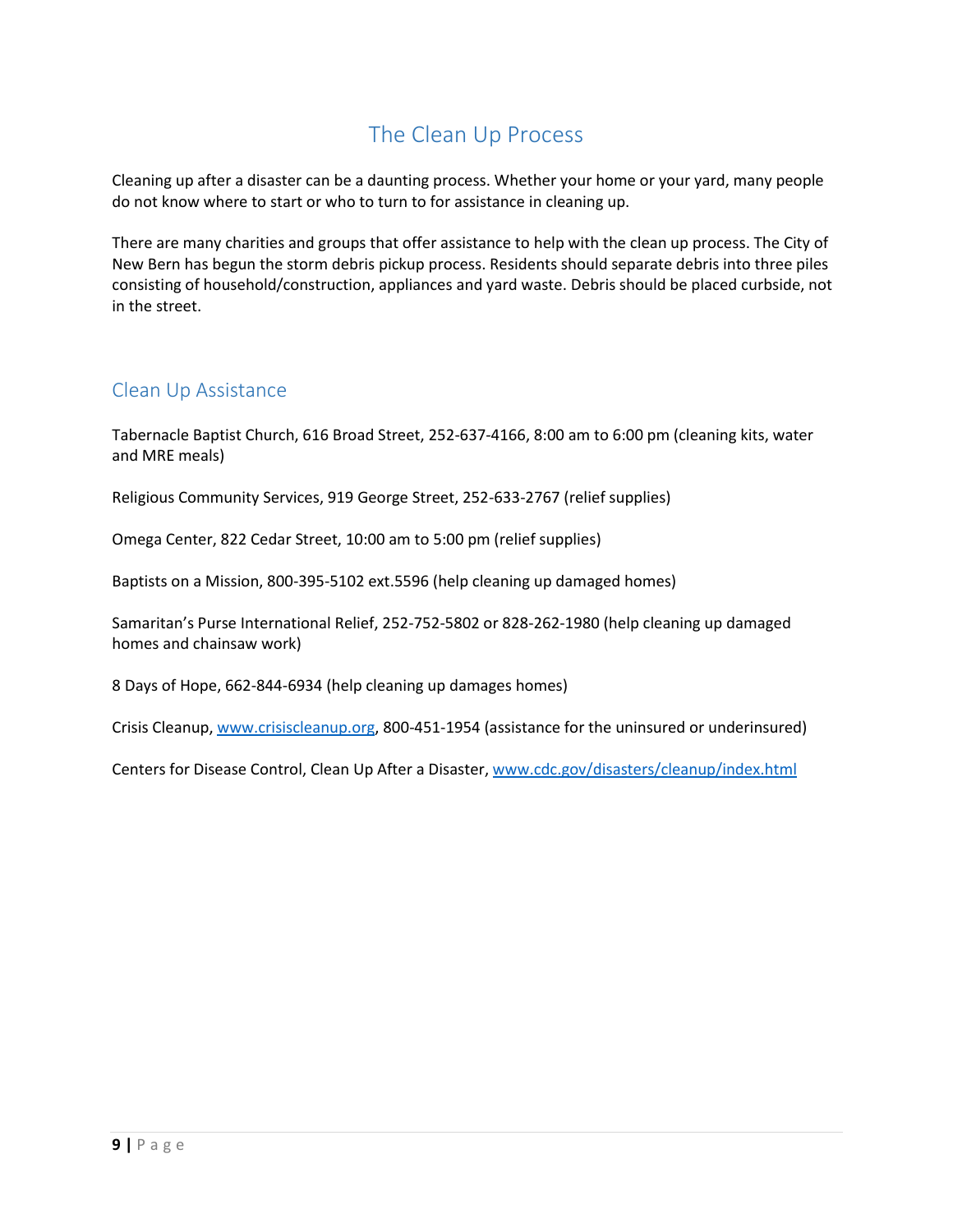# Additional Resources

<span id="page-9-0"></span>The American Red Cross and the Salvation Army are two organizations that offer a variety of resources, particularly during the early stages following a disaster. Be sure to contact both to determine whether their services meet your current needs.

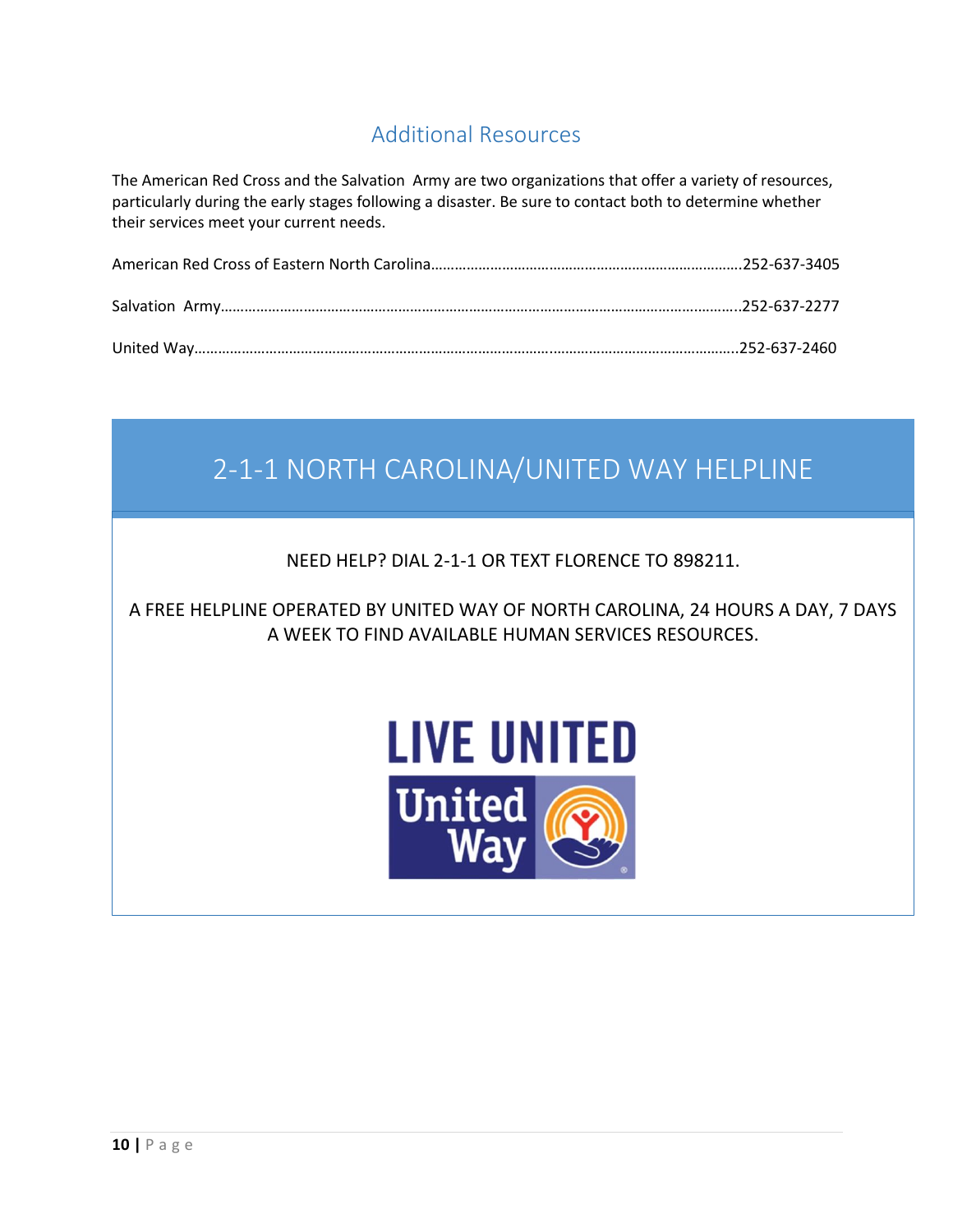# Take Charge of Your Finances

<span id="page-10-0"></span>You will want to determine whether your financial situation has been affected by the storm. Identify your available financial resources, then list your expenses. Prioritize your expenses so that the basic necessities are paid for first; then you can evaluation how to spend the funds that remain.

If you are concerned about your ability to pay your bills, the Consumer Credit Counseling Service (CCCS) can help you prepare a reasonable budget. CCCS can also help you negotiate a manageable repayment plan for your outstanding debts. There is no fee for services, but you must have some income in your household.

Make a list of all those whom you do business and inform them of your circumstances if you are concerned about your ability to pay your bills. You may be able to postpone or reduce payments. Keep records of all such conversations and keep copies of everything for your files.

To avoid some consumer pitfalls following the disaster, you may contact the Better Business Bureau (BBB), the North Carolina Attorney General's Consumer Protection Hotline or the North Carolina Department of Insurance for information about how to protect yourself against consumer fraud.

### <span id="page-10-1"></span>Financial Services and Consumer Advice

### <span id="page-10-2"></span>Legal Services

| or online at www.ncbar.org, |  |
|-----------------------------|--|
|                             |  |

Legal Aid of NC………………………………………………………………………………………………..…..…………….. 833-242-3549 or online at [www.legalaidnc.org/about-us/news/florence-disaster-legal-services](http://www.legalaidnc.org/about-us/news/florence-disaster-legal-services)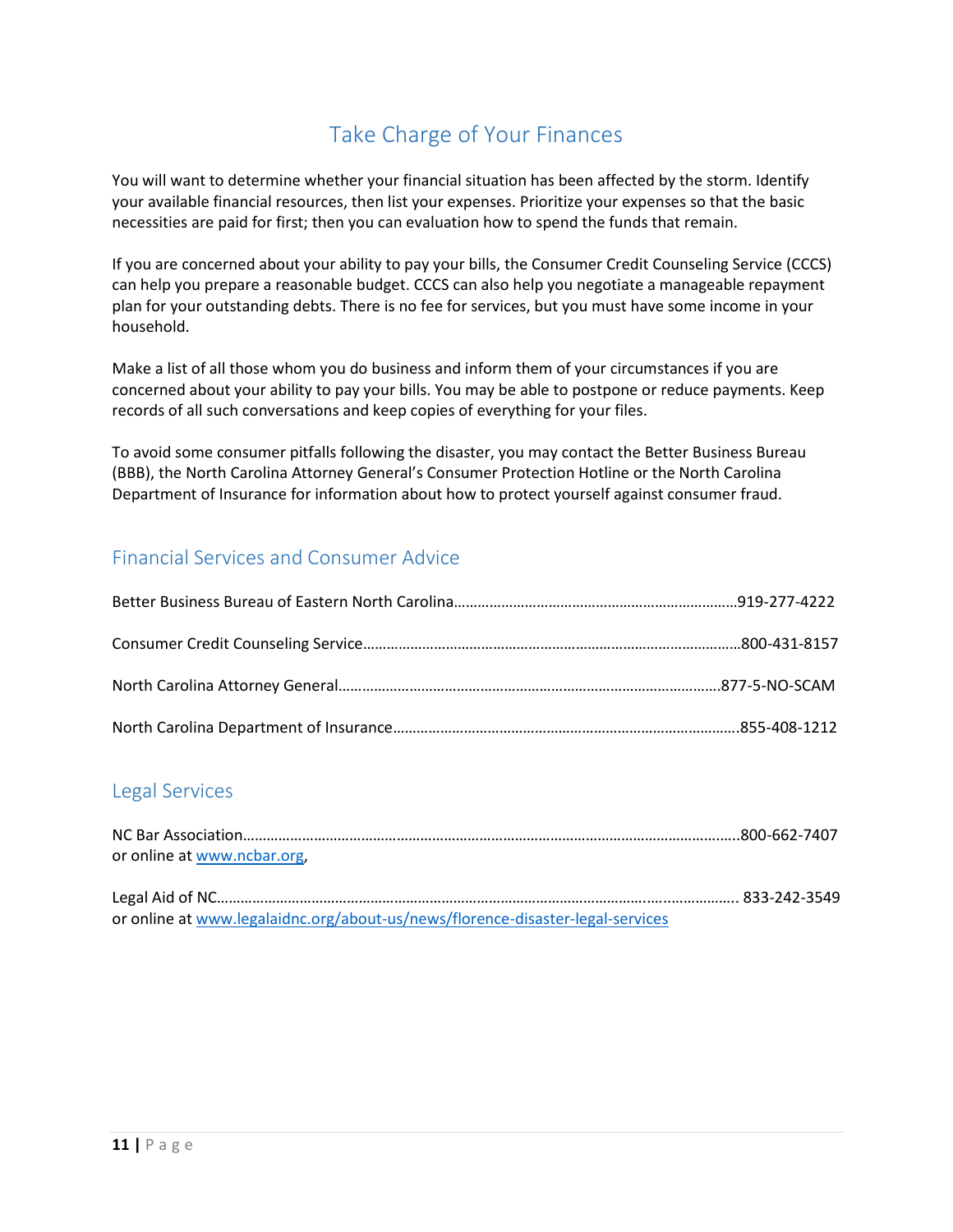### When You Need Someone to Talk To

<span id="page-11-0"></span>You have experienced a major life crisis. Whatever the nature of your loss, you will pass through many stages of grief. Shock, anger, fear and sadness are normal emotions associated with the grieving process. Don't feel that you have to deal with these feelings alone. There are numerous counseling services available at low or no cost to you. Family and individual counselors, therapists and other mental health professionals have the skills needed to guide you through this difficult time.

Reach out for help when you feel the need.

### <span id="page-11-1"></span>Counseling

| or online at www.mygroup.com; Professional Counseling and Assistance; Confidential 24/7 Access |  |
|------------------------------------------------------------------------------------------------|--|
| or online at www.mygroup.com; Professional Counseling and Assistance; Confidential 24/7 Access |  |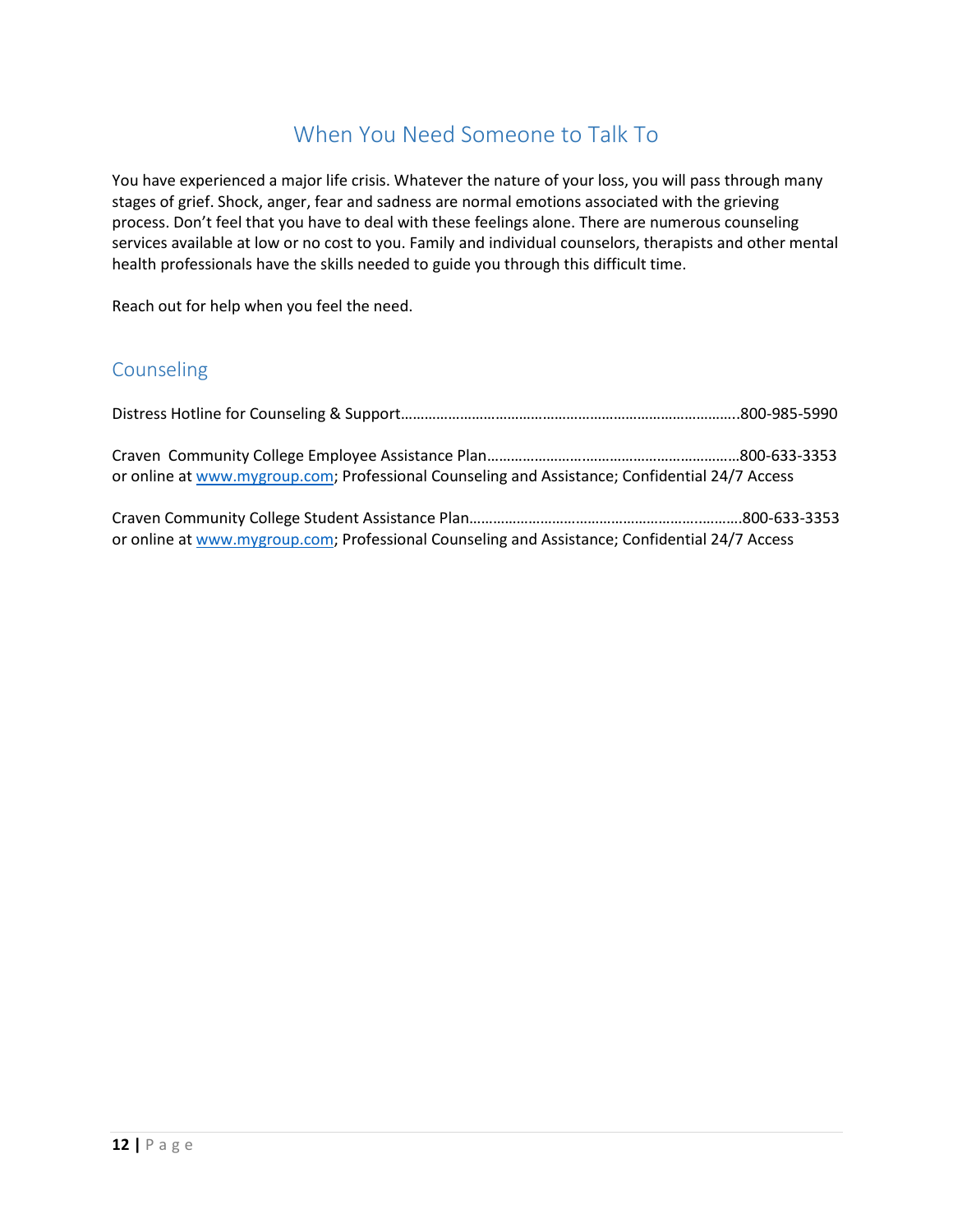# Getting Back to Work

<span id="page-12-0"></span>If you have lost your job as a result of the disaster, you may be eligible for unemployment benefits. These unemployment benefits are available through Disaster Unemployment Assistance.

You will want to apply for disaster unemployment assistance benefits as soon as possible as this may affect the amount of money you receive.

You can apply online at [https://www.ncdps.gov/hurricane-florence-unemployment-help.](https://www.ncdps.gov/hurricane-florence-unemployment-help) The deadline to file is October 17, 2018.

Workers or business owners meeting the following criteria may be eligible for benefits:

- Individuals who are unemployed due to the disaster, and do not qualify for regular unemployment insurance benefits. (If you are eligible for regular unemployment insurance benefits, you must first exhaust those benefits before you are eligible for DUA.)
- Self-employed individuals and small business owners who lost income due to the disaster.
- Individuals who were prevented from working due to an injury caused by the disaster.
- Individuals who have become the major supplier of household income due to the disasterrelated death or injury of the previous major supplier of household income.
- Individuals who are unable to reach their job or self-employment location because they must travel through the affected area and are prevented from doing so by the disaster.
- Individuals who were to begin employment or self-employment but were prevented from doing so by the disaster.

#### How to apply:

- 1. Individuals must first **file for regular unemployment insurance**. If an individual is determined ineligible for regular unemployment insurance, or has exhausted their regular unemployment insurance benefits, a DUA claim can then be filed.
- 2. Individuals will need to provide their Social Security number, copies of their most recent federal income tax forms or check stubs, or documentation to support they were working or selfemployed when the disaster occurred. To receive DUA benefits, all required **documentation must be submitted within 21 days** from the day the DUA application is filed.
- 3. Unemployment assistance is available for up to 26 weeks, beginning with the week starting September 9, 2018, as long as the claimant's unemployment continues to be as a result of Hurricane Florence.
- 4. Contact the Disaster Unemployment Assistance hotline at 1-866-795-8877 between 8am- 5pm weekdays to apply for benefits. File as soon as possible. For questions, email [des.dua@nccommerce.com](mailto:esc.dua@nccommerce.com) or visit [https://des.nc.gov](https://des.nc.gov/)

### <span id="page-12-1"></span>Small Business Resources

| or online at https://disasterloan.sba.gov |  |
|-------------------------------------------|--|